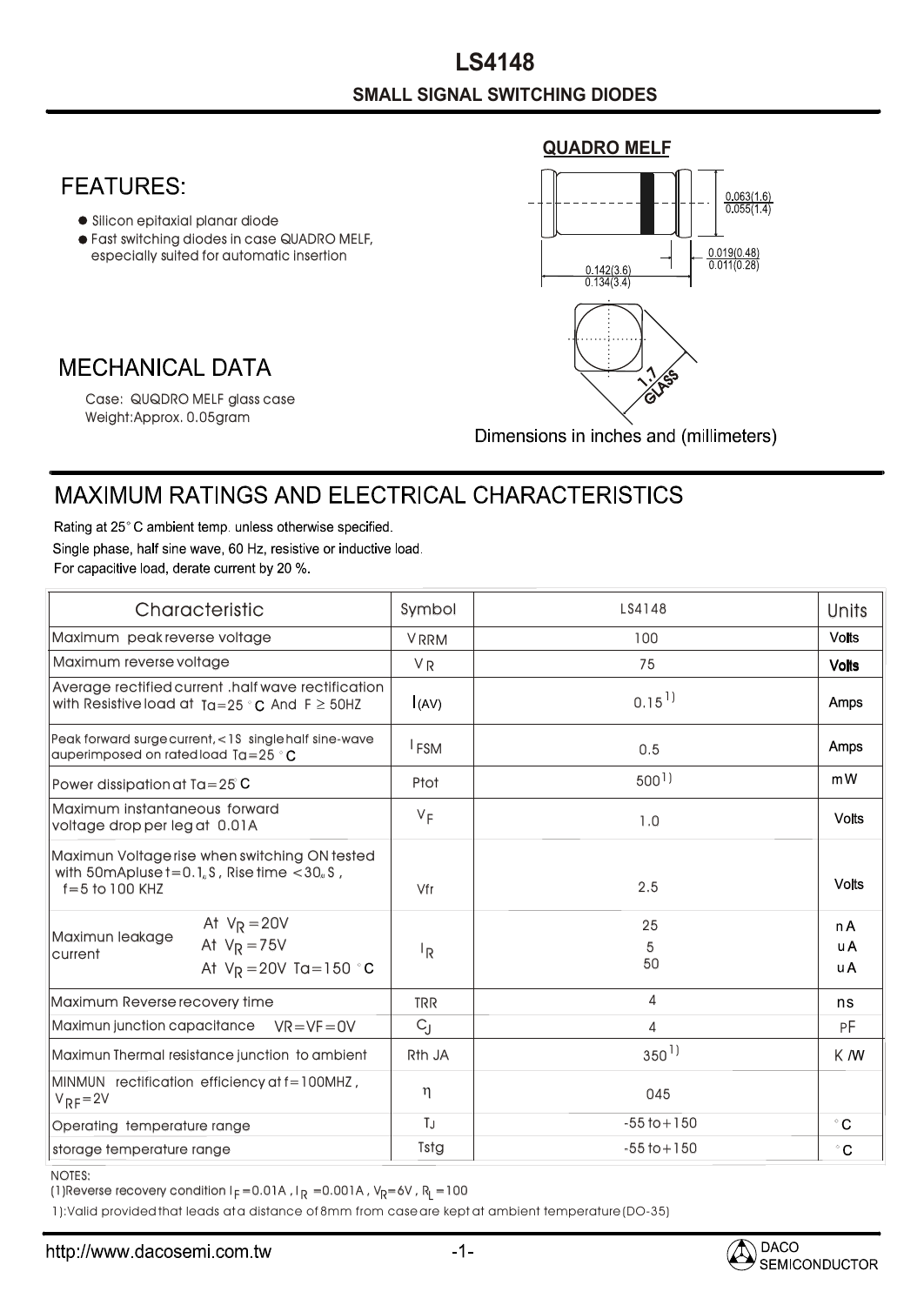





FIG. 4-RELATIVE CAPACITANCE VERSUS REVERS **VOLTAGE**